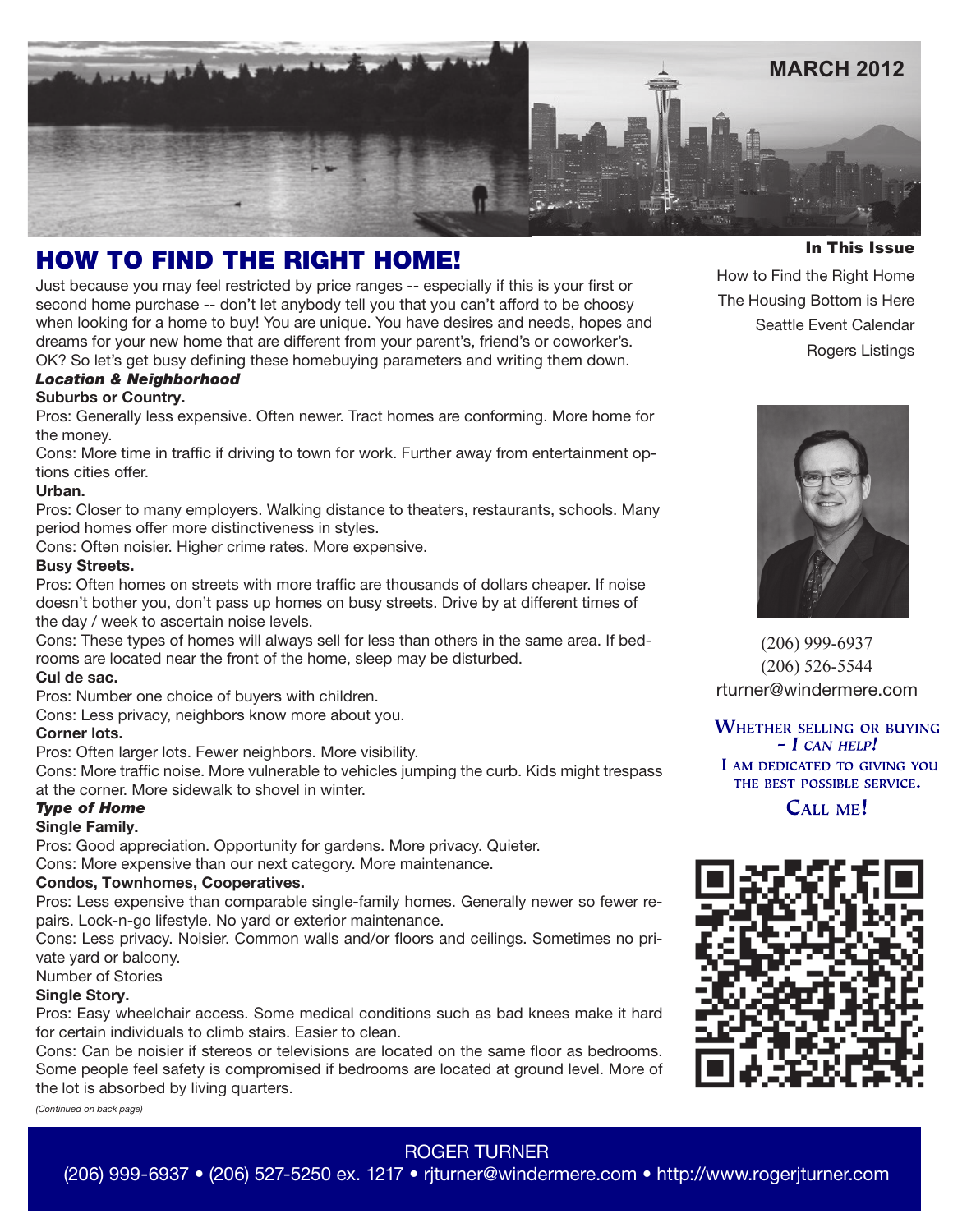# SEATTLE EVENT CALENDAR Come celebrate the 10th Anniversary of ADA EXPO Seattle! Saturday, April 21, 2012 Washington State Convention & Trade Center, North Halls 4E/F

Take the One Change challenge to be healthier and happier! At EXPO you'll learn how to choose the One Change you can make to be active, enjoy healthy eating, and prevent complications of diabetes for a lifetime.

EXPO is free and includes health screenings, cooking demonstrations, product and service exhibitors, as well as leading experts talking about diabetes management and prevention.

Get the latest information on preventing and managing diabetes to help keep you and your family healthy throughout 2012.

Enjoy Active Living/Exercise Tips and Healthy Eating Cooking Demonstrations.

EXPO offers a workout for your body, mind and spirit!

You'll be motivated to move to the sounds of the Jimmy Holden Band and Pat Wright's Total Experience Gospel Choir. Cooking demonstrations and food samples feature some of Seattle's top celebrity chefs and healthy menu items from local restaurants and national chains.

Plus new, fun ways to workout, shed pounds and manage weight for increased fitness and overall well being!

Visit the American Diabetes Association EXPO/Seattle and Join the Millions in the fight to Stop Diabetes®. Learn how to live healthy, be active, and change the future of diabetes for you and your family.

## The Housing Bottom is Here

by Calculated Risk

There have been some recent articles arguing the "housing bottom is nowhere in sight". That isn't my view.

First there are two bottoms for housing. The first is for new home sales, housing starts and residential investment. The second bottom is for prices. Sometimes these bottoms can happen years apart.

For the economy and jobs, the bottom for housing starts and new home sales is more important than the bottom for prices. However individual homeowners and potential home buyers are naturally more interested in prices. So when we discuss a "bottom" for housing, we need to be clear on what we mean.







As the first graph shows, housing

starts, both total and single family, bottomed in 2009 and have mostly moved sideways since then - with some distortions due to the illconceived housing tax credit.

New Home sales probably bottomed in mid-2010 and have flat lined since then.

Back in 2009, when I first wrote about the two bottoms, I thought we were close on housing starts and new home sales - but that it was "way too early to try to call the bottom in prices." In real terms, house prices have fallen another 10% to 15% since I wrote that post according to the CoreLogic and Case-Shiller house price indexes.

And it now appears we can look for the bottom in prices. My guess is that nominal house prices, using the national repeat sales indexes and not seasonally adjusted, will bottom in March 2012.

The problem with using the house price indexes to look for a bottom is that they are reported with a significant lag. As an example, the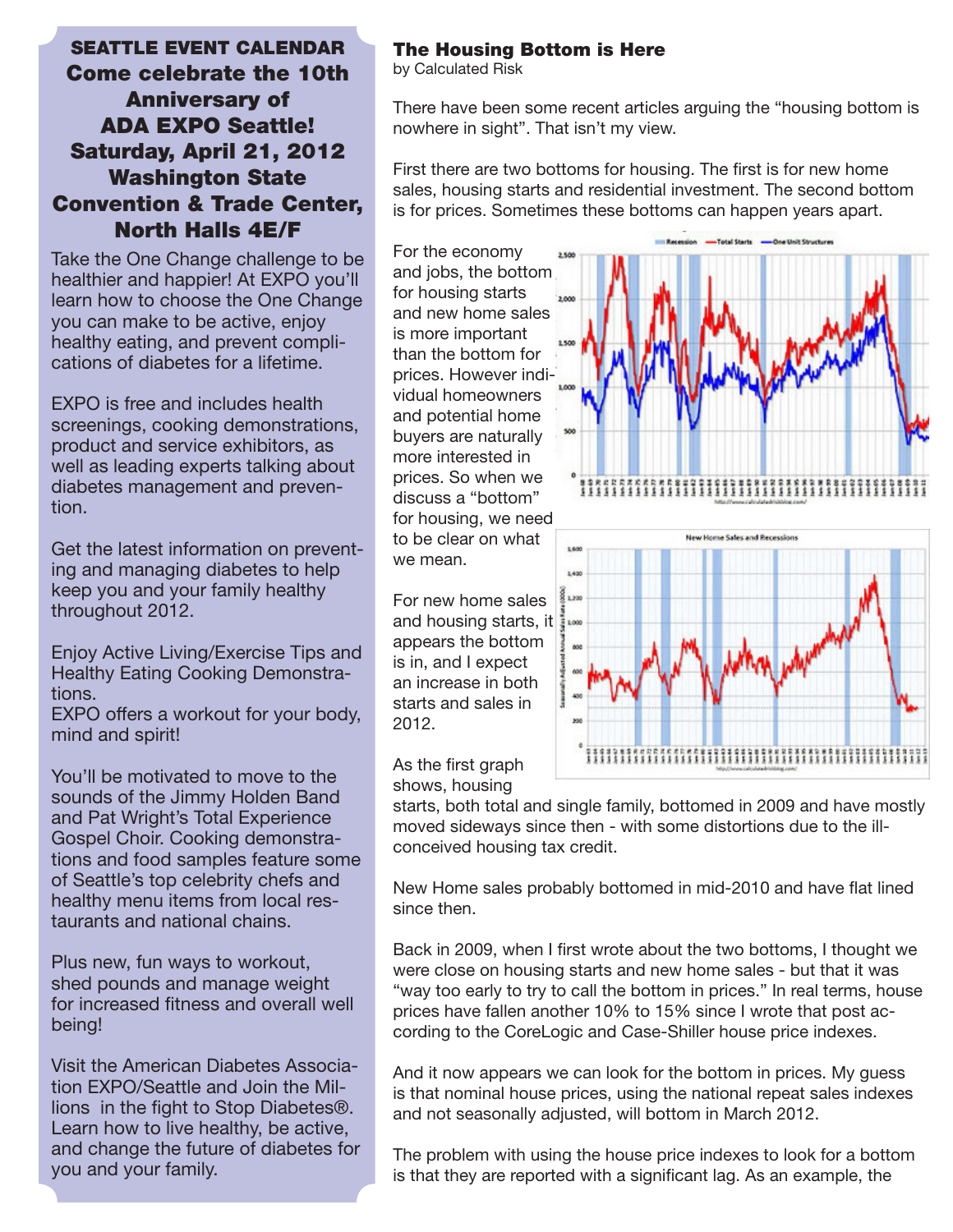recently released Case-Shiller index was for November and the index is an average of September, October and November - so it is a report for several months ago. The CoreLogic index is a little more current the recent release was for December, and CoreLogic uses a weighted average for prices (December weighted the most) - but that is still quite a lag.

Both of those indexes will bottom seasonally around March, and then start increasing again.

There are several reasons I think that house prices are close to a bottom. First prices are close to normal looking at the price-to-rent ratio and real prices (especially if prices fall another 4% to 5% NSA between the November Case-Shiller report and the March report). Second the large decline in listed inventory means less downward pressure on house prices, and third, I think that several policy initiatives will lessen the pressure from distressed sales (the probable mortgage settlement, the HARP refinance program, and more).

Of course these are national price indexes and there will be significant variability across the country. Areas with a large backlog of distressed properties - especially some states with a judicial foreclosure process - will probably see further price declines.

And this doesn't mean prices will increase significantly any time soon. Usually towards the end of a housing bust, nominal prices mostly move sideways for a few years, and real prices (adjusted for inflation) could even decline for another 2 or 3 years.

But most homeowners and home buyers focus on nominal prices and there is reasonable chance that the bottom is here.

## **Taste Washington! EXPERIENCE SEATTLE'S WINE & FOOD WEEKEND CENTURYLINK FIELD EVENT CENTER**

**Saturday and Sunday** March 31 and April 1st

Taste Washington has been expanded to two days in 2012!

Twice the time to taste your favorite wines from over 200 Washington wineries, meet the state's ground-breaking winemakers and sample fare from the state's premier restaurants.

All in the heart of the Emerald City!

## **SAVOR THE FLAVOR**

Taste Washington is known for outstanding wine, but be sure to saddle up to some of the great dishes being served this year.

Some of Seattle's top restaurants will be on hand to prepare their favorite treats. Hip, new restaurants and longtime favorites alike will tempt you with delicious fare.

## **TWO DAYS OF TASTING**

**WINERIES RESTAURANTS SEMINARS EXHIBITORS SPONSORS** 

TWO DAYS, 200 WINERIES, TOP **RESTAURANTS...** ONE INCREDIBLE CITY

## **SEATTLE SPORTS SCHEDULE**

## **MARINERS MLB HOME GAMES**

http://seattle.mariners.mlb.com/

| 4/13 | 7:10PM | V.S. OAKLAND |  |  |  |  |  |
|------|--------|--------------|--|--|--|--|--|
| 4/14 | 6:10PM | V.S. OAKLAND |  |  |  |  |  |
| 4/15 | 1:10PM | V.S. OAKLAND |  |  |  |  |  |
| 4/17 | 7:10PM | V.S. INDIANS |  |  |  |  |  |
| 4/18 | 7:10PM | V.S. INDIANS |  |  |  |  |  |
| 4/19 | 7:10PM | V.S. INDIANS |  |  |  |  |  |
| 4/20 | 7:10PM | V.S. CHICAGO |  |  |  |  |  |
| 4/21 | 1:05PM | V.S. CHICAGO |  |  |  |  |  |
| 4/22 | 1:10PM | V.S. CHICAGO |  |  |  |  |  |
|      |        |              |  |  |  |  |  |

## SOUNDERS FC HOME GAMES

|      | http://www.soundersfc.com/ |            |  |  |  |  |  |
|------|----------------------------|------------|--|--|--|--|--|
|      |                            |            |  |  |  |  |  |
| 4/14 | 1:00PM                     | VS. RAPIDS |  |  |  |  |  |

# **Roger's Current Listings**

|       | House # Address    |           |              |        | List/Sell \$ Beds Baths SF SOLD DATE |
|-------|--------------------|-----------|--------------|--------|--------------------------------------|
| 12075 | 206th Place SE     | \$575,000 |              | 5 2.75 | 5,250 12/01/2011                     |
| 8809  | <b>Burke Ave N</b> | \$669,950 | $3\quad 2.5$ |        | 2,318 12/02/2011                     |
| 8254  | 4th Ave NE         | \$525,000 | 4            | 2.25   | 2,300 02/21/2012                     |
| 1039  | NE 97th St         | \$259,000 | -3           | 1.75   | 2,060 01/25/2012                     |